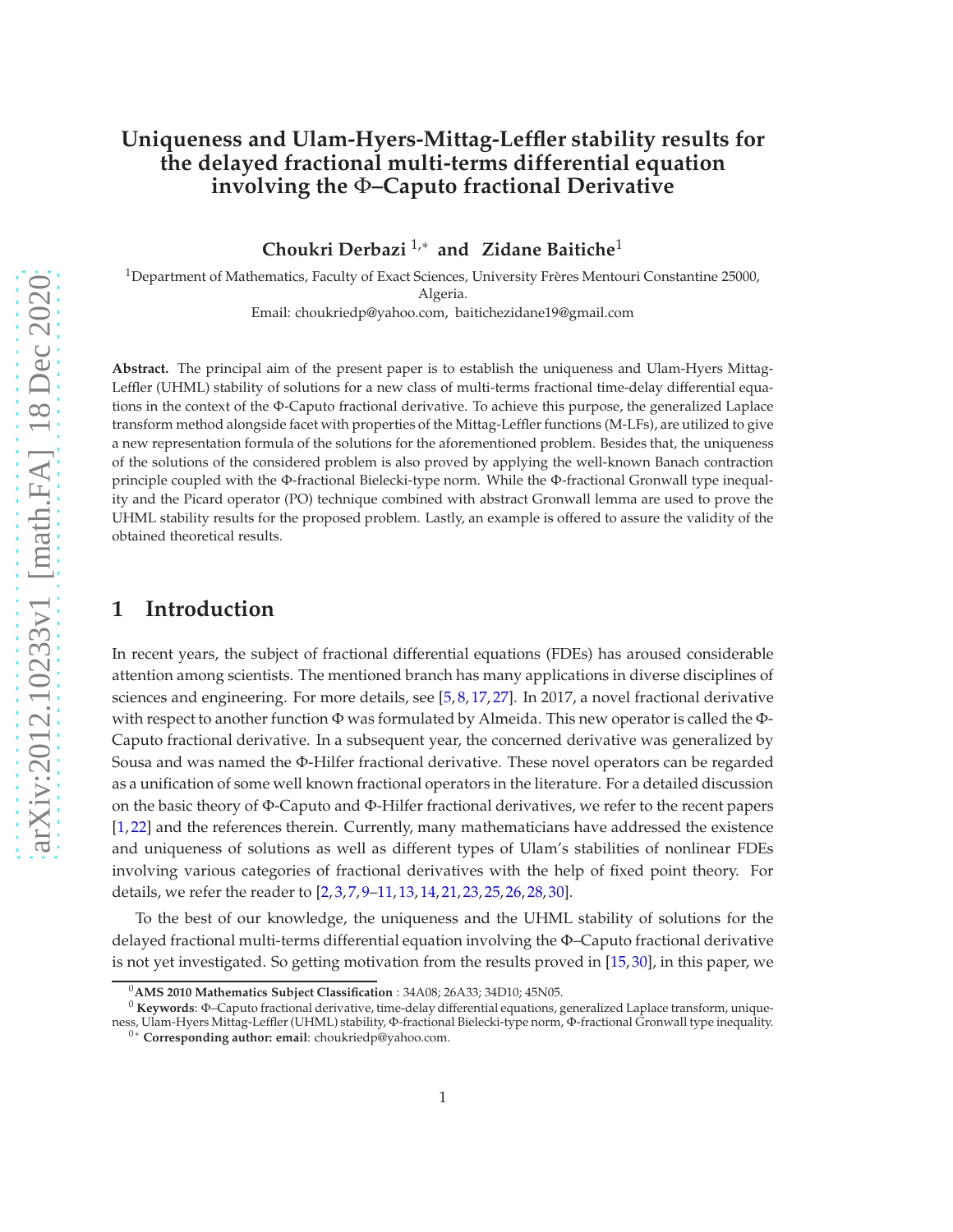mainly focus on the uniqueness and the UHML stability of solutions for the following Φ–Caputo fractional multi-terms differential equation (Φ–Caputo FMTDE) with a finite delay of the form

<span id="page-1-1"></span>
$$
\begin{cases}^{c} \mathbb{D}_{\mathfrak{m}^{+}}^{\mu,\Phi} \mathfrak{z}(\ell) + \varrho^{c} \mathbb{D}_{\mathfrak{m}^{+}}^{\kappa,\Phi} \mathfrak{z}(\ell) = \mathbb{Q}(\ell, \mathfrak{z}(\ell), \mathfrak{z}(\mathfrak{f}(\ell))), \ \ell \in \Omega := [\mathfrak{m}, \mathfrak{n}],\\ \mathfrak{z}(\ell) = \alpha(\ell), \ \ell \in [\mathfrak{m} - \sigma, \mathfrak{m}], \end{cases} \tag{1.1}
$$

where  ${}^cD_{m^+}^{\mu;\Phi}$  and  ${}^cD_{m^+}^{\kappa;\Phi}$  denote the Φ-Caputo fractional derivatives, with the orders  $\mu$  and  $\kappa$  respectively such that  $0 < \kappa < \mu \leq 1$ ,  $\varrho, \sigma > 0$ ,  $\mathbb{Q} \in C(\Omega \times \mathbb{R}^2, \mathbb{R})$ ,  $\mathfrak{f} \in C(\Omega, [\mathfrak{m} - \sigma, \mathfrak{n}])$ ,  $\mathfrak{f}(\ell) \leq \ell, \alpha \in \mathbb{R}^2$ *C*(  $[m - \sigma, m], \mathbb{R}$ ) and  $m, n \in \mathbb{R}^+$ , such that  $m < n$ .

It is worth noting that the results obtained in this paper are generalizations and partial continuation of some results obtained in [\[3,](#page-9-4) [12,](#page-9-8) [15,](#page-10-11) [16,](#page-10-12) [29,](#page-10-13) [30\]](#page-10-10).

The outline of the paper is as follows. In Section [2](#page-1-0) we introduce some basic concepts needed throughout this paper. Section [3](#page-4-0) is devoted to establishing the main results in which the uniqueness of the solutions for the problem [\(1.1\)](#page-1-1) can be obtained under the famous Banach's Banach fixed point theorem along with the Φ-fractional Bielecki-type norm. Then, we present the UHML stability result of the problem [\(1.1\)](#page-1-1) in Section [4.](#page-6-0) Finally, in Section [5,](#page-9-9) we give an example to verify our main result.

#### <span id="page-1-0"></span>**2 Basic concepts**

In this section, we introduce some necessary definitions and preliminary facts which will be used throughout this paper.

Let us consider on the space  $\mathcal{X} := C(\Omega,\mathbb{R})$  the Φ-fractional Bielecki-type norm  $\|\cdot\|_{\mathfrak{C},\mathfrak{B},\mu}$  given by previous studies [\[21,](#page-10-5) [23\]](#page-10-6) and defined by

$$
\| \mathfrak{z} \|_{\mathcal{X}, \mathfrak{B}, \mu} := \sup_{\ell \in [\mathfrak{m}, \mathfrak{n}]} \frac{|\mathfrak{z}(\ell)|}{\mathbb{M}_{\mu}\big(\beta(\Phi(\ell)-\Phi(\mathfrak{m}))^{\mu}\big)}, \quad \beta > 0.
$$

Then,  $(\mathcal{X},\|\cdot\|_{\mathcal{X},\mathfrak{B},\mu})$  is a Banach space. In addition, let us denote by  $\mathcal{Y}:=C([{\mathfrak{m}}-\sigma,{\mathfrak{n}}],{\mathbb{R}})$  the Banach space of all continuous functions *y* from  $\left[\mathfrak{m} - \sigma, \mathfrak{n}\right]$  into **R** equipped with the norm

$$
\|\mathfrak{z}\|_{\mathcal{Y},\mathfrak{B},\mu} := \sup_{\ell \in [\mathfrak{m} - \sigma,\mathfrak{n}]} \frac{|\mathfrak{z}(\ell)|}{\mathbb{M}_{\mu}(\beta(\Phi(\ell) - \Phi(\mathfrak{m}))^{\mu})}, \quad \beta > 0.
$$
 (2.1)

It's clear that  $||\mathfrak{z}||_{\mathcal{X},\mathfrak{B},\mu} \leq ||\mathfrak{z}||_{\mathcal{Y},\mathfrak{B},\mu}$ .

Now, we recall the definition of the Mittag–Leffler functions (M-LFs).

**Definition 2.1** ( [\[4\]](#page-9-10)). For  $p, q > 0$  and  $\vartheta \in \mathbb{R}$ , the M-LFs of one and two parameters are given by

$$
\mathbb{M}_{p}(\vartheta) = \sum_{k=0}^{\infty} \frac{\vartheta^{k}}{\Gamma(pk+1)}, \quad \mathbb{M}_{p,q}(\vartheta) = \sum_{k=0}^{\infty} \frac{\vartheta^{k}}{\Gamma(pk+q)}.
$$
 (2.2)

Clearly,  $M_{p,1}(\theta) = M_p(\theta)$ .

<span id="page-1-2"></span>**Lemma 2.2** (  $[4,28]$  $[4,28]$ ). Let  $p \in (0,1)$ ,  $q > p$  be arbitrary and  $\vartheta \in \mathbb{R}$ . The functions  $M_p$ ,  $M_{p,p}$  and  $M_{p,q}$ *are nonnegative and have the following properties:*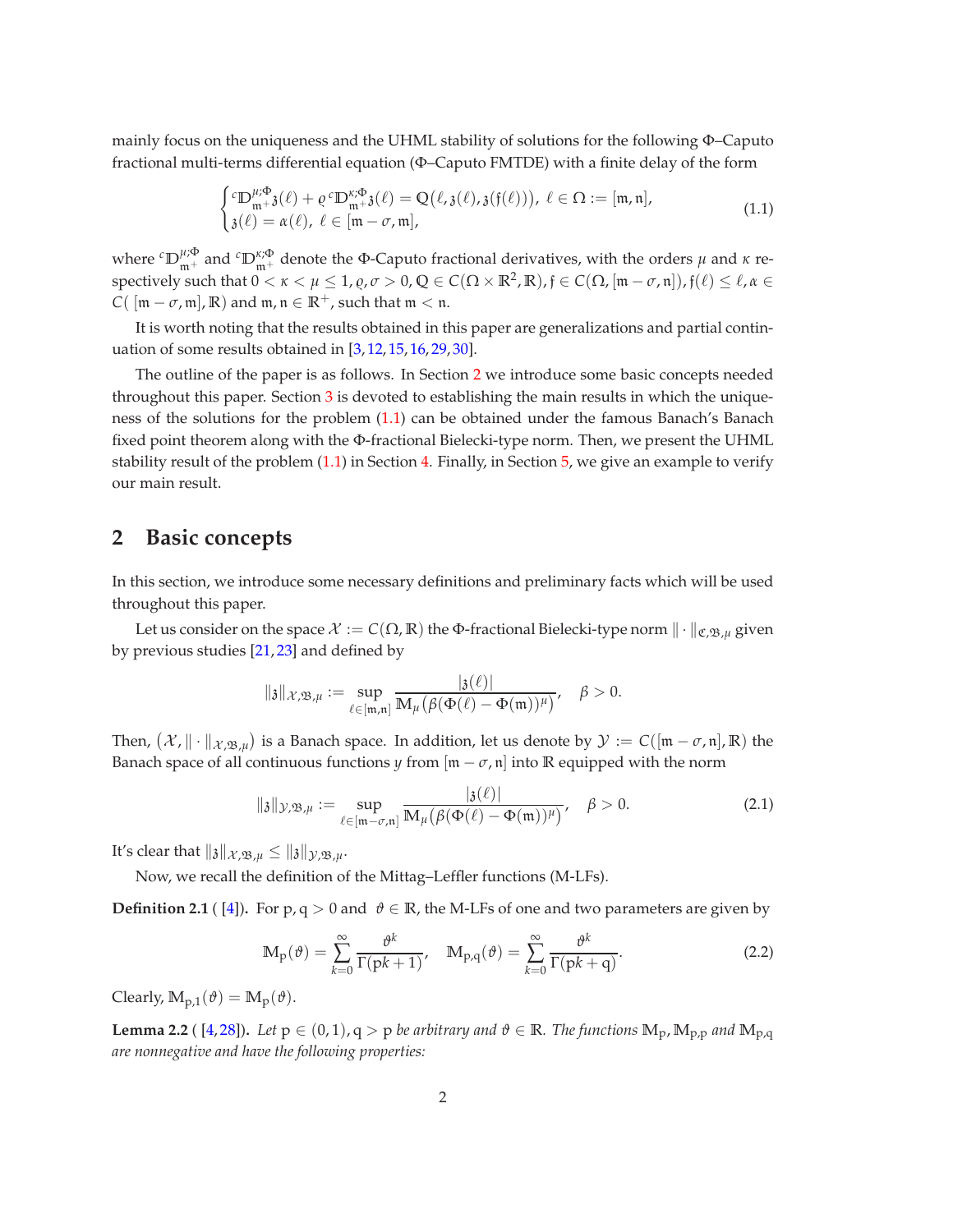*1*.  $\mathbb{M}_{\mathcal{P}}(\vartheta) \leq 1$ ,  $\mathbb{M}_{\mathcal{P},\mathcal{Q}}(\vartheta) \leq \frac{1}{\Gamma(\mathcal{q})}$ , for any  $\vartheta < 0$ , 2.  $\mathbb{M}_{p,q}(\vartheta) = \vartheta \mathbb{M}_{p,p+q}(\vartheta) + \frac{1}{\Gamma(q)}, \quad p,q > 0, \vartheta \in \mathbb{R}.$ 

Let  $\Phi: \Omega \longrightarrow \mathbb{R}$  be an increasing differentiable function such that  $\Phi'(\ell) \neq 0$ , for all  $\ell \in \Omega$ .

**Definition 2.3** ([1,[8\]](#page-9-1)). The R-L fractional integral of order  $\mu > 0$  for an integrable function  $\mathfrak{z} \colon \Omega \longrightarrow \mathbb{R}$  with respect to  $\Phi$  is described by

$$
\mathbb{I}_{\mathfrak{m}+3}^{\mu;\Phi}(\ell)=\int_{\mathfrak{m}}^{\ell}\frac{\Phi'(\eta)(\Phi(\ell)-\Phi(\eta))^{\mu-1}}{\Gamma(\mu)}\mathfrak{z}(\eta)d\eta,
$$

where  $\Gamma(\mu) = \int_0^{+\infty} \ell^{\mu-1} e^{-\ell} d\ell$ ,  $\mu > 0$  is the Gamma function.

**Definition 2.4** ( [\[1\]](#page-9-2)). Let  $\Phi$ ,  $\chi$   $\in C^n(\Omega,\mathbb{R})$ . The Caputo fractional derivative of  $\chi$  of order  $n-1 <$  $\mu < n$  with respect to  $\Phi$  is defined by

$$
{}^{c}\mathbb{D}_{\mathfrak{m}^+}^{\mu;\Phi} \mathfrak{z}(\ell) = \mathbb{I}_{\mathfrak{m}^+}^{n-\mu;\Phi} \mathfrak{z}_{\Phi}^{[n]}(\ell),
$$

where  $n = [\mu] + 1$  for  $\mu \notin \mathbb{N}$ ,  $n = \mu$  for  $\mu \in \mathbb{N}$ , and  $\mathfrak{z}_{\Phi}^{[n]}(\ell) = \begin{pmatrix} \frac{d}{d\ell} \\ \frac{d}{\Phi'(\ell)} \end{pmatrix}$  $\bigg\}^n_{\mathfrak{z}(\ell).}$ 

Some basic properties of the Φ-fractional operators are listed in the following Lemma.

<span id="page-2-1"></span>**Lemma 2.5** (  $[1,2]$  $[1,2]$ ). *Let*  $\mu$ ,  $\kappa$ ,  $\beta > 0$ , and  $\jmath \in C(\Omega,\mathbb{R})$ . Then for each  $\ell \in \Omega$ ,

- *1.*  ${}^{c}D_{m+}^{\mu;\Phi}\mathbb{I}_{m+}^{\mu;\Phi}\mathfrak{z}(\ell) = \mathfrak{z}(\ell),$ 2.  $\mathbb{I}_{m+}^{\mu;\Phi}$  ${}_{m^{+}}^{\mu;\Phi_{c}}\mathbb{D}_{m^{+}}^{\mu;\Phi_{c}}\mathfrak{z}(\ell) = \mathfrak{z}(\ell) - \mathfrak{z}(m), \quad 0 < \mu \leq 1,$ 3.  $\mathbb{I}_{\mathfrak{m}^+}^{\mu;\Phi}(\Phi(\ell)-\Phi(\mathfrak{m}))^{\kappa-1}=\frac{\Gamma(\kappa)}{\Gamma(\kappa+\mu)}$  $\frac{\Gamma(\kappa)}{\Gamma(\kappa+\mu)}(\Phi(\ell)-\Phi(\mathfrak{m}))^{\kappa+\mu-1}$  , *4.*  ${}^{c}D_{\mathfrak{m}^+}^{\mu;\Phi}(\Phi(\ell)-\Phi(\mathfrak{m}))^{\kappa-1}=\frac{\Gamma(\kappa)}{\Gamma(\kappa-\mu)}$  $\frac{\Gamma(\kappa)}{\Gamma(\kappa-\mu)}(\Phi(\ell)-\Phi(\mathfrak{m}))^{\kappa-\mu-1}$  , *5.*  $\mathbb{I}_{m+}^{\mu;\Phi}$  $\int_{\mathfrak{m}^+}^{\mu,\Phi} \left( \mathbb{M}_\mu \big( \beta(\Phi(\ell)-\Phi(\mathfrak{m}))^\mu \big) = \frac{1}{\beta} \left( \mathbb{M}_\mu \big( \beta(\Phi(\ell)-\Phi(\mathfrak{m}))^\mu-1 \right),$ *in particular if we take*  $\beta = 1$  *we can get the following estimate*
- 6.  $\mathbb{I}_{m+}^{\mu;\Phi}$  $\binom{\mu, \Phi}{m^+} \left( M_\mu \left( (\Phi(\ell) - \Phi(m))^{\mu} \right) \leq M_\mu \left( (\Phi(\ell) - \Phi(m)^{\mu} \right) .$

**Definition 2.6** ( [\[6\]](#page-9-11)). A function  $\chi$  :  $\vert m, \infty$   $\rangle \rightarrow \mathbb{R}$  is said to be of  $\Phi(\ell)$ -exponential order if there exist non-negative constants *c*<sup>1</sup> , *c*2, n such that

<span id="page-2-0"></span>
$$
|\mathfrak{z}(\ell)|\leq c_1e^{c_2(\Phi(\ell)-\Phi(\mathfrak{m}))},\quad \ell\geq \mathfrak{n}.
$$

**Definition 2.7** ( [\[6\]](#page-9-11)). Let  $\chi$ ,  $\Phi$  :  $\vert \mathfrak{m}$ ,  $\infty$   $\rangle \to \mathbb{R}$  be real valued functions such that  $\Phi(\ell)$  is continuous and  $\Phi'(\ell) > 0$  on  $[m, \infty)$ . The generalized Laplace transform of  $\delta$  is denoted by

$$
\mathbb{L}_{\Phi}\{\mathfrak{z}(\ell)\} = \int_{\mathfrak{m}}^{\infty} e^{-\lambda(\Phi(\ell) - \Phi(\mathfrak{m}))} \mathfrak{m}(\ell) \Phi'(\ell) d\ell, \quad \text{for all } \lambda > 0,
$$
 (2.3)

provided that the integral in [\(2.3\)](#page-2-0) exists.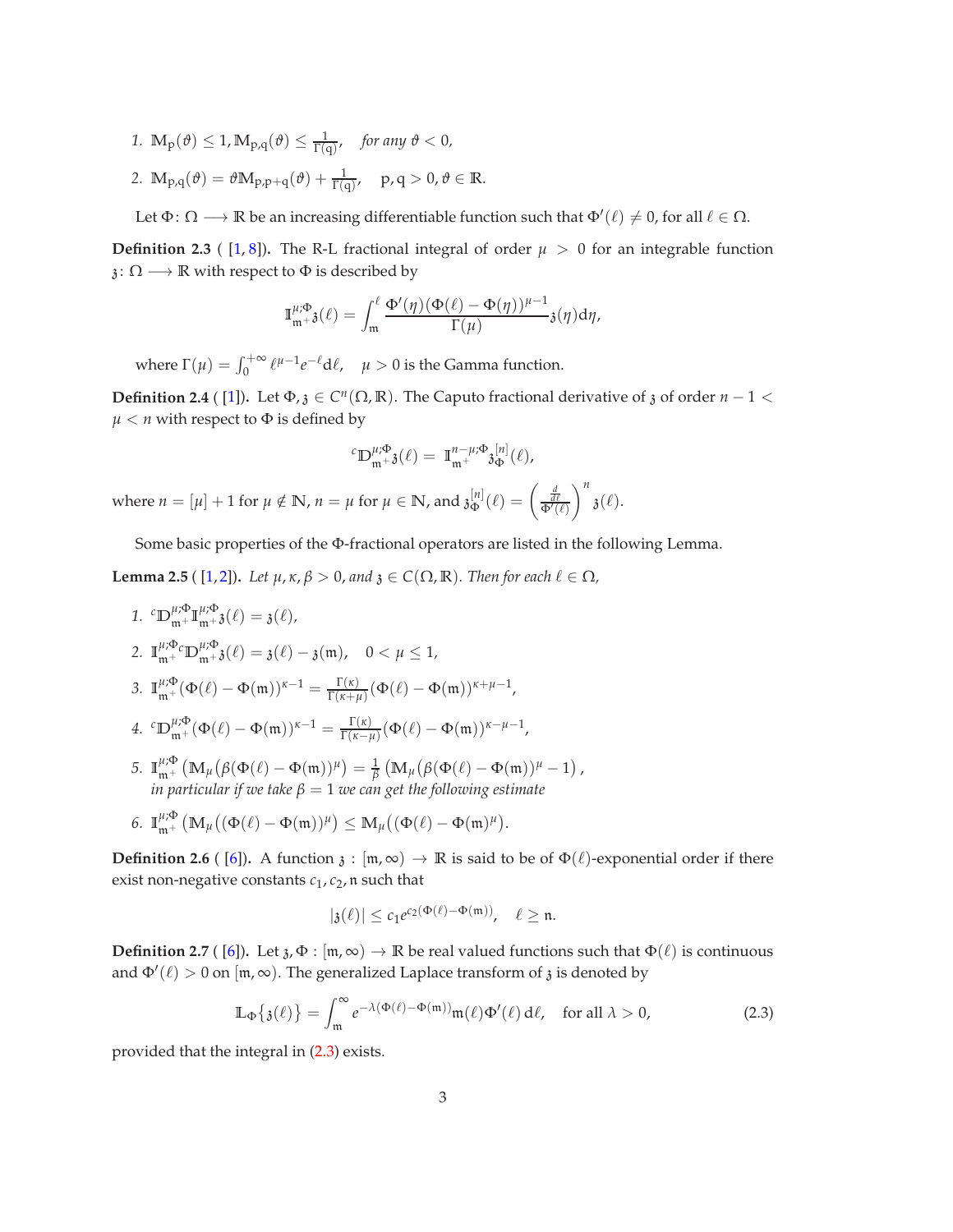**Definition 2.8** ([\[6\]](#page-9-11)). Let  $\chi_1$  and  $\chi_2$  be two functions which are piecewise continuous at each interval  $[m, n]$  and of exponential order. We define the generalized convolution of  $\mathfrak{z}_1$  and  $\mathfrak{z}_2$  by

$$
(\mathfrak{z}_1 *_{\Phi} \mathfrak{z}_2)(\ell) = \int_{\mathfrak{m}}^{\ell} \Phi'(\eta) \mathfrak{z}_1(\eta) \mathfrak{z}_2(\Phi^{-1}(\Phi(\ell) + \Phi(\mathfrak{m}) - \Phi(\eta))) d\eta.
$$

**Lemma 2.9** ( [\[6\]](#page-9-11)). Let  $\mathfrak{z}_1$  and  $\mathfrak{z}_2$  be two functions which are piecewise continuous at each interval  $[\mathfrak{m}, \mathfrak{n}]$ *and of exponential order. Then*

$$
\mathbb{L}_{\Phi}\{\mathfrak{z}_1 *_{\Phi} \mathfrak{z}_2\} = \mathbb{L}_{\Phi}\{\mathfrak{z}_1\} \mathbb{L}_{\Phi}\{\mathfrak{z}_2\}.
$$

In the following lemma, we present the generalized Laplace transforms of some elementary functions as well as the generalized Laplace transforms of the generalized fractional integrals and derivatives.

<span id="page-3-1"></span>**Lemma 2.10** ( [\[6\]](#page-9-11))**.** *The following properties are satisfied:*

\n- 1. 
$$
\mathbb{L}_{\Phi}\{1\} = \frac{1}{\lambda}, \quad \lambda > 0,
$$
\n- 2.  $\mathbb{L}_{\Phi}\{(\Phi(\ell) - \Phi(\mathfrak{m}))^{r-1}\} = \frac{\Gamma(r)}{\lambda^r}, \quad r, \lambda > 0,$
\n- 3.  $\mathbb{L}_{\Phi}\{\mathbb{M}_p(\pm \varrho(\Phi(\ell) - \Phi(\mathfrak{m}))^p)\} = \frac{\lambda^{p-1}}{\lambda^p \mp \varrho}, \quad p > 0 \text{ and } \left|\frac{\varrho}{\lambda^p}\right| < 1,$
\n- 4.  $\mathbb{L}_{\Phi}\{(\Phi(\ell) - \Phi(\mathfrak{m}))^{q-1}\mathbb{M}_{p,q}(\pm \varrho(\Phi(\ell) - \Phi(\mathfrak{m}))^p)\} = \frac{\lambda^{p-q}}{\lambda^p \mp \varrho}, \quad p > 0 \text{ and } \left|\frac{\varrho}{\lambda^p}\right| < 1,$
\n- 5.  $\mathbb{L}_{\Phi}\{\mathbb{I}_{\mathfrak{m}}^{\mu; \Phi}(\ell)\} = \frac{\mathbb{L}_{\Phi}\{\mathfrak{z}(\ell)\}}{\lambda^{\mu}}, \quad \mu, \lambda > 0,$
\n- 6.  $\mathbb{L}_{\Phi}\{^c\mathbb{D}_{\mathfrak{m}}^{\mu; \Phi}(\ell)\} = \lambda^{\mu} \mathbb{L}_{\Phi}\{\mathfrak{z}(\ell)\} - \lambda^{\mu-1}\mathfrak{z}(\mathfrak{m}), \quad 0 < \mu \leq 1 \text{ and } \lambda > 0,$
\n

The following lemma is a generalization of Gronwall's inequality.

<span id="page-3-0"></span>**Lemma 2.11** ( [\[24\]](#page-10-14)). Let  $\Omega$  be the domain of the nonnegative integrable functions  $c_1$ ,  $c_2$ . Also,  $c_3$  be a *continuous, nonnegative and nondecreasing function defined on* Ω *and* Φ ∈ *C* 1 (Ω, **R**+) *be an increasing function with the restriction that*  $\Phi'(\ell) \neq 0, \forall \ell \in \Omega$ *. If* 

$$
\mathfrak{c}_1(\ell)\leq \mathfrak{c}_2(\ell)+\mathfrak{c}_3(\ell)\int_{\mathfrak{m}}^\ell \Phi'(\eta)(\Phi(\ell)-\Phi(\eta))^{\mu-1}\mathfrak{c}_1(\eta)d\eta, \ \ell\in \Omega.
$$

*Then*

$$
\mathfrak{c}_1(\ell) \leq \mathfrak{c}_2(\ell) + \int_{\mathfrak{m}}^\ell \sum_{n=0}^\infty \frac{(\mathfrak{c}_3(\ell)\Gamma(\mu))^n}{\Gamma(n\mu)}\Phi'(\eta)(\Phi(\ell)-\Phi(\eta))^{n\mu-1}\mathfrak{c}_2(\eta)d\eta, \ \ell \in \Omega.
$$

<span id="page-3-2"></span>**Corollary 2.12** ( [\[24\]](#page-10-14)). *Under the conditions of Lemma [2.11,](#page-3-0) let*  $c_2$  *be a nondecreasing function on*  $\Omega$ *. Then we get that*

<span id="page-3-3"></span>
$$
\mathfrak{c}_1(\ell) \leq \mathfrak{c}_2(\ell) \mathbb{M}_{\mu} \left( \Gamma(\mu) \mathfrak{c}_3(\ell) \big( \Phi(\ell) - \Phi(\mathfrak{m}) \big)^{\mu} \right), \ \ell \in \Omega. \tag{2.4}
$$

**Definition 2.13** ( [\[18\]](#page-10-15)). Let ( $E$ , d) be a metric space. An operator  $S : E \to E$  is a Picard operator (PO) if there exists  $\mathfrak{b}^* \in \mathbb{E}$  such that

- 1.  $\mathbb{F}_S = \{b^*\}$  where  $\mathbb{F}_S = \{b \in \mathbb{E} : S(b) = b\}$  is the fixed point set of S;
- 2. the sequence  $\{S^j(\mathfrak{b}_0)\}_{j\in\mathbb{N}}$  converges to  $\mathfrak{b}^*$  for all  $\mathfrak{b}_0\in\mathbb{E}$ .

<span id="page-3-4"></span>**Lemma 2.14** ( [\[19\]](#page-10-16) abstract Gronwall lemma). Let  $(E, d, \leq)$  be an ordered metric space and  $S : E \to E$ *be an increasing PO. Then, for*  $\mathfrak{b} \in \mathbb{E}$ ,  $\mathfrak{b} \leq$  Sb *implies*  $\mathfrak{b} \leq \mathfrak{b}^*$ *.*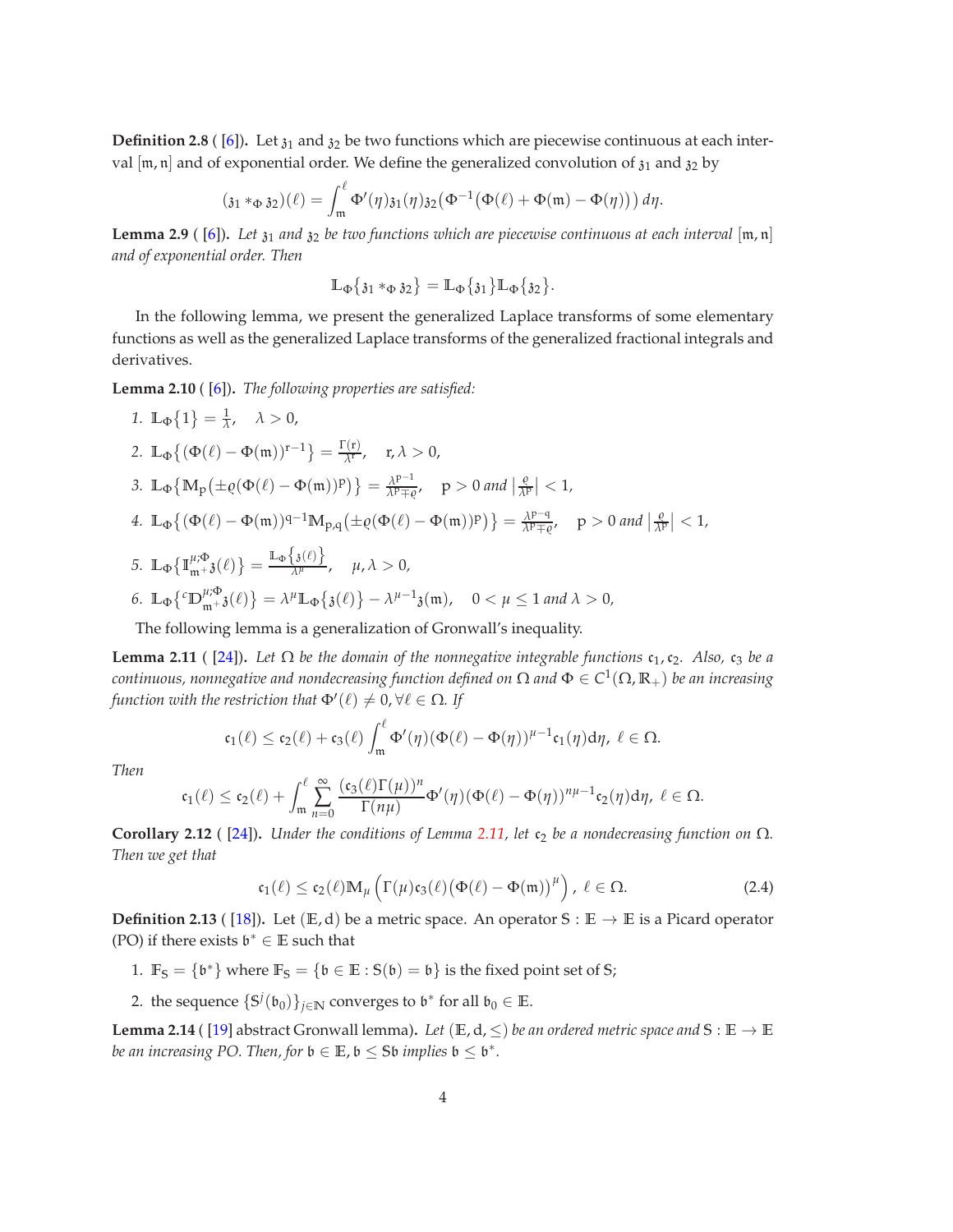# <span id="page-4-0"></span>**3 Uniqueness result for the problem** [\(1.1\)](#page-1-1)

Before going to our main results, we state the following special linear cases of the problem [\(1.1\)](#page-1-1).

<span id="page-4-2"></span>**Lemma 3.1.** *For a given*  $h \in C(\Omega, \mathbb{R})$ *,*  $0 < \kappa < \mu \leq 1$  *and*  $\varrho > 0$ *, the linear*  $\Phi$ -Caputo FMTDE

<span id="page-4-1"></span>
$$
\begin{cases}^{c} \mathbb{D}_{\mathfrak{m}+3}^{\mu;\Phi}(\ell) + \varrho^{c} \mathbb{D}_{\mathfrak{m}+3}^{\kappa;\Phi}(\ell) = h(\ell), \ \ell \in [\mathfrak{m}, \mathfrak{n}],\\ \mathfrak{z}(\ell) = \alpha(\ell), \ \ell \in [\mathfrak{m} - \sigma, \mathfrak{m}] \end{cases} \tag{3.1}
$$

*has a unique solution given explicitly as*

$$
\mathfrak{z}(\ell)=\begin{cases} \alpha(\mathfrak{m})+\int_{\mathfrak{m}}^{\ell}W_{\Phi}^{\mu}(\ell,\eta)\mathbb{M}_{\mu-\kappa,\mu}\big(-\varrho(\Phi(\ell)-\Phi(\eta))^{\mu-\kappa}\big)h(\eta)\text{d}\eta & ,\quad \ell\in[\mathfrak{m},\mathfrak{n}],\\ \alpha(\ell) & ,\quad \ell\in[\mathfrak{m}-\sigma,\mathfrak{m}],\end{cases}
$$

*where*

$$
\mathbb{W}_{\Phi}^{\mu}(\ell,\eta) = \Phi'(\eta)(\Phi(\ell) - \Phi(\eta))^{\mu-1}.
$$

*Proof.* Applying the generalized Laplace transform to both sides of the first equation of [\(3.1\)](#page-4-1) and using Lemma [2.10,](#page-3-1) we obtain

$$
\lambda^{\mu} \mathbb{L}_{\Phi} \{ \mathfrak{z}(\ell) \} - \lambda^{\mu - 1} \mathfrak{z}(\mathfrak{m}) + \varrho \lambda^{\kappa} \mathbb{L}_{\Phi} \{ \mathfrak{z}(\ell) \} - \varrho \lambda^{\kappa - 1} \mathfrak{z}(\mathfrak{m}) = \mathbb{L}_{\Phi} \{ h(\ell) \}.
$$

So,

$$
\mathbb{L}_{\Phi}\left\{\mathfrak{z}(\ell)\right\} = \varrho \frac{\lambda^{-1}}{\lambda^{\mu-\kappa} + \varrho} \alpha(\mathfrak{m}) + \frac{\lambda^{\mu-\kappa-1}}{\lambda^{\mu-\kappa} + \varrho} \alpha(\mathfrak{m}) + \frac{\lambda^{-\kappa}}{\lambda^{\mu-\kappa} + \varrho} \mathbb{L}_{\Phi}\left\{h(\ell)\right\} \n= \varrho \mathbb{L}_{\Phi}\left\{\left(\Phi(\ell) - \Phi(\mathfrak{m})\right)^{\mu-\kappa} \mathbb{M}_{\mu-\kappa,\mu-\kappa+1}\left(-\varrho(\Phi(\ell) - \Phi(\mathfrak{m}))^{\mu-\kappa}\right)\right\} \alpha(\mathfrak{m}) \n+ \mathbb{L}_{\Phi}\left\{\mathbb{M}_{\mu-\kappa} \left(-\varrho(\Phi(\ell) - \Phi(\mathfrak{m}))^{\mu-\kappa}\right)\right\} \alpha(\mathfrak{m}) \n+ \mathbb{L}_{\Phi}\left\{\left(\Phi(\ell) - \Phi(\mathfrak{m})\right)^{\mu-1} \mathbb{M}_{\mu-\kappa,\mu}\left(-\varrho(\Phi(\ell) - \Phi(\mathfrak{m}))^{\mu-\kappa}\right)\right\} \mathbb{L}_{\Phi}\left\{h(\ell)\right\}.
$$

Taking the inverse generalized Laplace transform to both sides of the last expression, we get

$$
\mathfrak{z}(\ell) = \left( \mathbb{M}_{\mu-\kappa} \left( -\varrho(\Phi(\ell) - \Phi(\mathfrak{m}))^{\mu-\kappa} \right) + \varrho(\Phi(\ell) - \Phi(\mathfrak{m}))^{\mu-\kappa} \mathbb{M}_{\mu-\kappa,\mu-\kappa+1} \left( -\varrho(\Phi(\ell) - \Phi(\mathfrak{m}))^{\mu-\kappa} \right) \right) \alpha(\mathfrak{m})
$$
  
+  $h(\ell) *_{\Phi} (\Phi(\ell) - \Phi(\mathfrak{m}))^{\mu-1} \mathbb{M}_{\mu-\kappa,\mu} \left( -\varrho(\Phi(\ell) - \Phi(\mathfrak{m}))^{\mu-\kappa} \right)$   
=  $\alpha(\mathfrak{m}) + \int_{\mathfrak{m}}^{\ell} \Phi'(\eta) (\Phi(\ell) - \Phi(\eta))^{\mu-1} \mathbb{M}_{\mu-\kappa,\mu} \left( -\varrho(\Phi(\ell) - \Phi(\eta))^{\mu-\kappa} \right) h(\eta) d\eta, \ \ell \in [\mathfrak{m}, \mathfrak{n}].$ 

This ends the proof of Lemma [3.1.](#page-4-2)

As a result of Lemma [3.1,](#page-4-2) the problem [\(1.1\)](#page-1-1) can be converted to an integral equation which takes the following form

<span id="page-4-3"></span>
$$
\mathfrak{z}(\ell) = \begin{cases} \alpha(\mathfrak{m}) + \int_{\mathfrak{m}}^{\ell} W_{\Phi}^{\mu}(\ell, \eta) M_{\mu-\kappa,\mu}(-\varrho(\Phi(\ell)-\Phi(\eta))^{\mu-\kappa}) \\ \times \mathbb{Q}(\eta, \mathfrak{z}(\eta), \mathfrak{z}(\mathfrak{f}(\eta))) d\eta \\ \alpha(\ell) \end{cases}, \quad \ell \in [\mathfrak{m}, \mathfrak{n}], \quad (3.2)
$$

We are now in position to present and prove our main results.

 $\Box$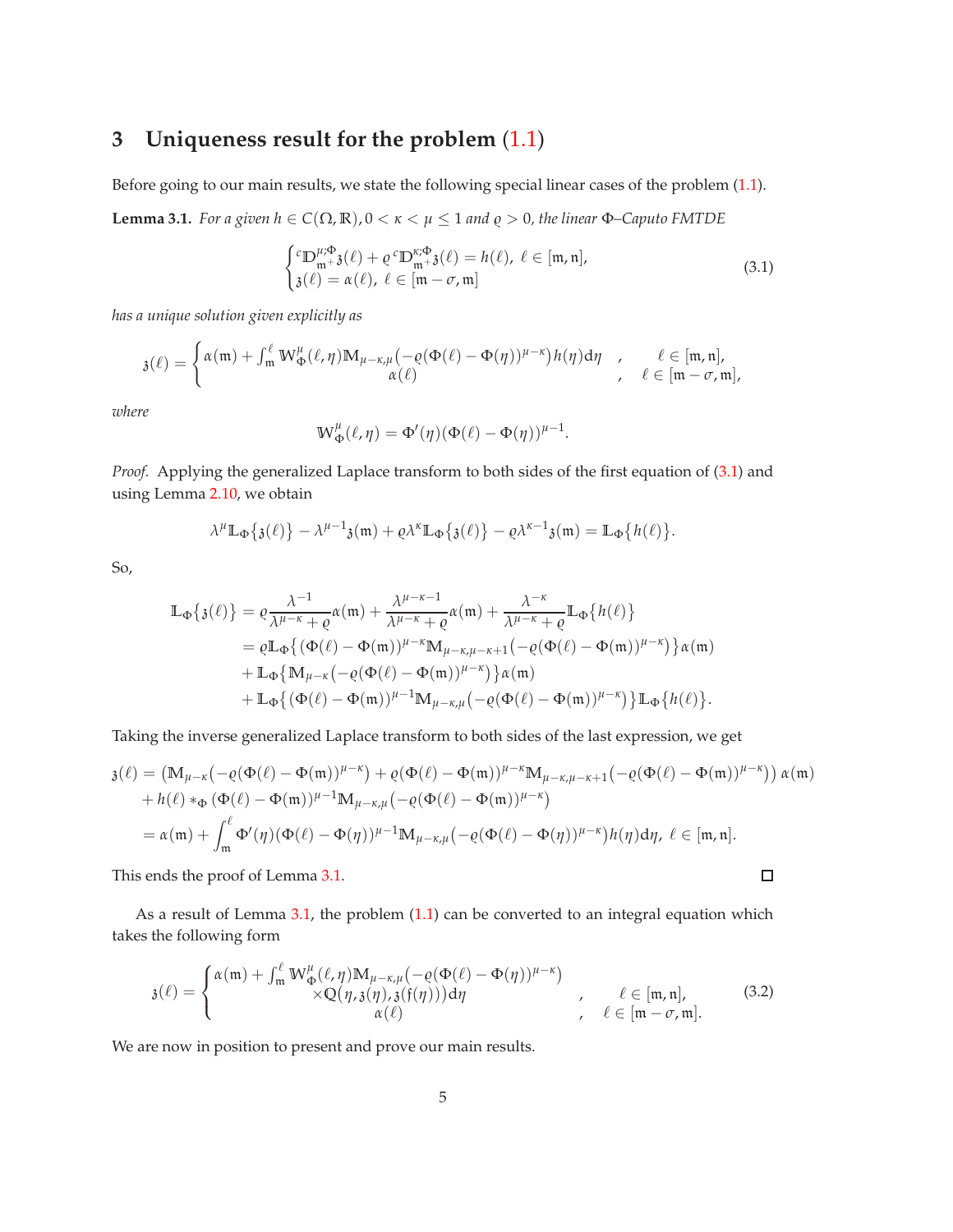<span id="page-5-0"></span>**Theorem 3.2.** *Assume that the following statements are valid:*

- *(H1)* The function  $f: \Omega \longrightarrow [m \sigma, n]$  *is continuous function with*  $f(\ell) \leq \ell$ *.*
- *(H2)* The function  $Q: \Omega \times \mathbb{R}^2 \longrightarrow \mathbb{R}$  *is continuous and there exist*  $\mathbb{L}_Q > 0$  *such that*

$$
|\mathbb{Q}(\ell,\mathfrak{b}_2,\mathfrak{a}_2)-\mathbb{Q}(\ell,\mathfrak{b}_1,\mathfrak{a}_1)|\leq\mathbb{L}_{\mathbb{Q}}\big(|\mathfrak{b}_2-\mathfrak{b}_1|+|\mathfrak{a}_2-\mathfrak{a}_1|\big),\quad \ell\in\Omega, \mathfrak{a}_1,\mathfrak{a}_2,\mathfrak{b}_1,\mathfrak{b}_2\in\mathbb{R}.
$$

*Then the problem* [\(1.1\)](#page-1-1) *possesses a unique solution which belong to the space*  $\mathcal{Y} \cap \mathcal{X}$ *.* 

*Proof.* Transform the integral representation [\(3.2\)](#page-4-3) of the problem [\(1.1\)](#page-1-1) into a fixed point problem as follows:

$$
\mathfrak{z}=\mathbb{P}\mathfrak{z},\quad \mathfrak{z}\in \mathcal{Y},
$$

where  $\mathbb{P}: \mathcal{Y} \longrightarrow \mathcal{Y}$  is defined by

$$
\mathbb{P}_{\mathfrak{z}}(\ell) = \begin{cases} \alpha(\mathfrak{m}) + \int_{\mathfrak{m}}^{\ell} \mathbb{W}_{\Phi}^{\mu}(\ell, \eta) \mathbb{M}_{\mu - \kappa, \mu}(-\varrho(\Phi(\ell) - \Phi(\eta))^{\mu - \kappa}) \\ \times \mathbb{Q}(\eta, \mathfrak{z}(\eta), \mathfrak{z}(\mathfrak{f}(\eta))) d\eta \\ \alpha(\ell) \end{cases}, \quad \ell \in [\mathfrak{m}, \mathfrak{n}], \qquad (3.3)
$$

Clearly, the operator **P** is well-defined. Moreover, the existence of a fixed point for the operator **P** will ensure the existence of the solution of the problem [\(1.1\)](#page-1-1). Our aim is to check that **P** is a contraction operator with respect to the Φ-fractional Bielecki-type norm. Note that by definition of operator **P**, for any  $\mathfrak{z}_1, \mathfrak{z}_2 \in \mathcal{Y}$  we have

$$
|\mathbb{P}_{32}(\ell)-\mathbb{P}_{31}(\ell)|=0, \quad \text{for all } \ell\in [\mathfrak{m}-\sigma,\mathfrak{m}].
$$

On the other hand, keeping in mind the definition of the operator  $\mathbb P$  on  $[m, n]$  together with assumptions (H1), (H2) and Lemmas [2.2](#page-1-2)[,2.5](#page-2-1) we can get

$$
\begin{aligned} |\mathbb{P}_{32}(\ell)-\mathbb{P}_{31}(\ell)|&\leq 2\mathbb{L}_{\mathbb{Q}}\|\mathfrak{z}_2-\mathfrak{z}_1\|_{\mathcal{X},\mathfrak{B},\mu}\int_{\mathfrak{m}}^{\ell}\frac{\mathbb{W}_{\Phi}^{\mu}(\ell,\eta)}{\Gamma(\mu)}\mathbb{M}_{\mu}\big(\beta(\Phi(\eta)-\Phi(\mathfrak{m}))^{\mu}\big)\mathrm{d}\mathbf{r} \\ &\leq \frac{2\mathbb{L}_{\mathbb{Q}}}{\beta}\left[\mathbb{M}_{\mu}\big(\beta(\Phi(\ell)-\Phi(\mathfrak{m}))^{\mu}\big)-1\right]\|\mathfrak{z}_2-\mathfrak{z}_1\|_{\mathcal{X},\mathfrak{B},\mu}. \end{aligned}
$$

Hence, the above inequality yields

$$
\|\mathbb{P}_{\mathfrak{Z2}}-\mathbb{P}_{\mathfrak{Z1}}\|_{\mathcal{X},\mathfrak{B},\mu}\leq \frac{2\mathbb{L}_{\mathbb{Q}}}{\beta}\|_{\mathfrak{Z2}}-_{\mathfrak{Z1}}\|_{\mathcal{X},\mathfrak{B},\mu}.
$$

Thus

$$
\|\mathbb{P}_{\mathfrak{F2}}-\mathbb{P}_{\mathfrak{F1}}\|_{\mathcal{Y},\mathfrak{B},\mu}\leq \frac{2\mathbb{L}_{\mathbb{Q}}}{\beta}\|_{\mathfrak{F2}}-{\mathfrak{z}_{1}}\|_{\mathcal{Y},\mathfrak{B},\mu}.
$$

Let us choose  $\beta > 0$  such that  $\frac{2\mathbb{L}_Q}{\beta} < 1$ . It is easy to see that the operator  $\mathbb P$  is a contraction with respect to Bielecki's norm  $\|\cdot\|_{\mathcal{Y},\mathfrak{B},\mu}$ . Now, by applying the Banach's fixed point theorem, we can find that  $\mathbb P$  has a unique fxed point, and thus the problem  $(1.1)$  has a unique solution in the space  $\mathcal{Y} \cap \mathcal{X}$ . This completes the proof.  $\Box$ 

**Remark 3.3.** Notice that in our analysis we don't assume that  $\frac{2\mathbb{L}_{\mathbb{Q}}(\Phi(\mathfrak{n}) - \Phi(\mathfrak{m}))^{\mu}}{\Gamma(\mu+1)}$  $\frac{\mathbf{P}(\mathfrak{n}) - \mathbf{\Phi}(\mathfrak{m})\mathfrak{f}^n}{\Gamma(\mu+1)} < 1$  in Theorem [3.2,](#page-5-0) while it is required in Theorem 3.4 in the article of Wang and Zhang [\[30\]](#page-10-10).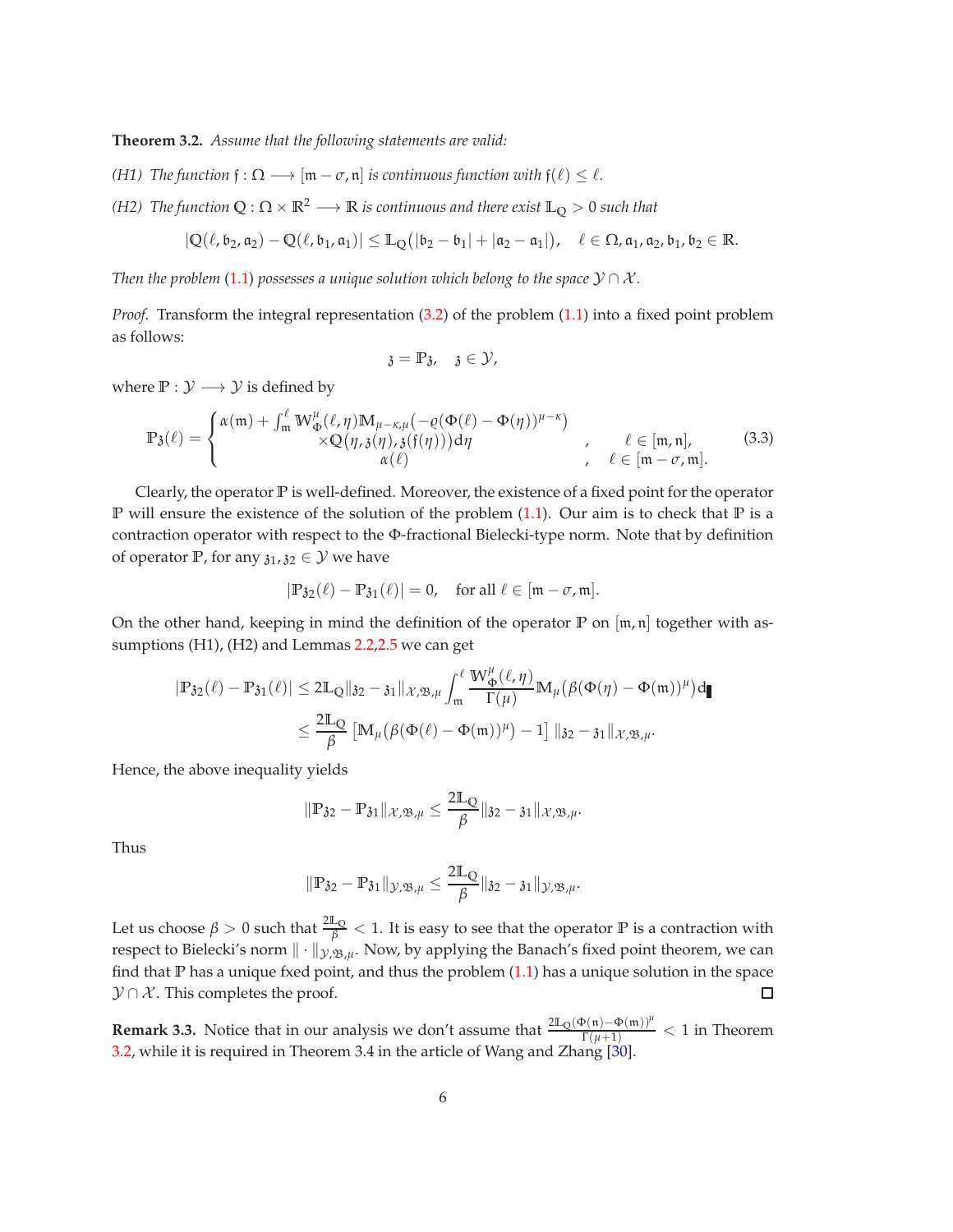# <span id="page-6-0"></span>**4 Ulam-Hyers-Mittag-Leffler stability results for the problem** [\(1.1\)](#page-1-1)

Motivated by [\[20,](#page-10-17) [30\]](#page-10-10), we introduce the Ulam–Hyers–Mittag-Leffler stability of solutions to our problem [\(1.1\)](#page-1-1).

Let  $\varepsilon$ ,  $\rho > 0$  and  $\zeta : \Omega \to \mathbb{R}^+$ , be a continuous function. We focus on the following inequality:

$$
\left| \,^c \mathbb{D}_{\mathfrak{m}^+}^{\mu; \Phi} \tilde{\mathfrak{z}}(\ell) + \varrho \,^c \mathbb{D}_{\mathfrak{m}^+}^{\kappa; \Phi} \tilde{\mathfrak{z}}(\ell) - \mathbb{Q}\big(\ell, \tilde{\mathfrak{z}}(\ell), \tilde{\mathfrak{z}}(\mathfrak{f}(\ell))\big) \right| \leq \varepsilon \mathbb{M}_{\mu}\big((\Phi(\ell) - \Phi(\mathfrak{m}))^{\mu}\big), \quad \ell \in \Omega. \tag{4.1}
$$

**Definition 4.1** ( [\[30\]](#page-10-10)). Equation [\(1.1\)](#page-1-1) is UHML stable, with respect to  $\mathbb{M}_{\mu}((\Phi(\ell) - \Phi(\mathfrak{m})^{\mu}))$  if there exists a real number  $c_{M_u} > 0$  such that, for each  $\varepsilon > 0$  and for each solution  $\tilde{\jmath} \in \mathcal{Y}$  of the inequality [\(4.1\)](#page-6-1), there is a unique solution solution  $\mathfrak{z} \in \mathcal{Y}$  of Eq. [\(1.1\)](#page-1-1) with

<span id="page-6-1"></span>
$$
\begin{cases} \left| \tilde{\mathfrak{z}}(\ell) - \mathfrak{z}(\ell) \right| = 0, & \ell \in [\mathfrak{m} - \sigma, \mathfrak{m}],\\ \left| \tilde{\mathfrak{z}}(\ell) - \mathfrak{z}(\ell) \right| \leq c_{\mathbb{M}_{\mu}} \varepsilon \mathbb{M}_{\mu} \big( (\Phi(\ell) - \Phi(\mathfrak{m}))^{\mu} \big), & \ell \in [\mathfrak{m}, \mathfrak{n}]. \end{cases}
$$

<span id="page-6-2"></span>**Remark 4.2** ( [\[30\]](#page-10-10)). A function  $\tilde{\mathfrak{z}} \in \mathcal{X}$  is a solution of inequality [\(4.1\)](#page-6-1) if and only if there exists a function  $\Theta \in \mathcal{X}$  (which depends on solution  $\tilde{a}$ ) such that

(i)  $|\Theta(\ell)| \leq \varepsilon \mathbb{M}_{\mu} \big( (\Phi(\ell) - \Phi(\mathfrak{m}))^{\mu} \big), \quad \ell \in \Omega,$ 

 $\overline{\phantom{a}}$ 

(ii)  ${}^{c}D_{\mathfrak{m}^+}^{\mu;\Phi}\tilde{\mathfrak{z}}(\ell) + \varrho \, {}^{c}D_{\mathfrak{m}^+}^{\kappa;\Phi}\tilde{\mathfrak{z}}(\ell) = \mathbb{Q}\big(\ell,\tilde{\mathfrak{z}}(\ell),\tilde{\mathfrak{z}}(\mathfrak{f}(\ell))\big) + \Theta(\ell), \quad \ell \in \Omega.$ 

<span id="page-6-5"></span>**Lemma 4.3.** *Let*  $\tilde{\mathfrak{z}} \in \mathcal{X}$  *be a solution of of inequality* [\(4.1\)](#page-6-1)*, then*  $\tilde{\mathfrak{z}}$  *satisfes the following integral inequality* 

$$
\begin{aligned}&\left|\tilde{\mathfrak{z}}(\ell)-\tilde{\mathfrak{z}}(\mathfrak{m})-\int_{\mathfrak{m}}^{\ell}W_{\Phi}^{\mu}(\ell,\eta)\mathbb{M}_{\mu-\kappa,\mu}\big(-\varrho(\Phi(\ell)-\Phi(\eta))^{\mu-\kappa}\big)Q\big(\eta,\tilde{\mathfrak{z}}(\eta),\tilde{\mathfrak{z}}(\mathfrak{f}(\eta))\big)d\eta\right|\\&\leq \epsilon\mathbb{M}_{\mu}\big((\Phi(\ell)-\Phi(\mathfrak{m}))^{\mu}\big).\end{aligned}
$$

*Proof.* In fact, by the second part of Remark [4.2,](#page-6-2) we have

$$
{}^{c}\mathbb{D}_{\mathfrak{m}+}^{\mu;\Phi}\tilde{\mathfrak{z}}(\ell) + \varrho \, {}^{c}\mathbb{D}_{\mathfrak{m}+}^{\kappa;\Phi}\tilde{\mathfrak{z}}(\ell) = \mathbb{Q}\big(\ell,\tilde{\mathfrak{z}}(\ell),\tilde{\mathfrak{z}}(\mathfrak{f}(\ell))\big) + \Theta(\ell), \quad \ell \in \Omega.
$$

Thanks to Lemma  $3.1$ , the integral representation of  $(4.2)$  is expressed as

$$
\tilde{\mathfrak{z}}(\ell) = \tilde{\mathfrak{z}}(\mathfrak{m}) + \int_{\mathfrak{m}}^{\ell} W_{\Phi}^{\mu}(\ell, \eta) M_{\mu-\kappa, \mu} \left( -\varrho(\Phi(\ell) - \Phi(\eta))^{\mu-\kappa} \right) \times \left\{ \mathbb{Q}(\eta, \tilde{\mathfrak{z}}(\eta), \tilde{\mathfrak{z}}(\mathfrak{f}(\eta)) + \Theta(\eta) \right\} d\eta.
$$
\n(4.3)

It follows from [\(4.3\)](#page-6-4), together with the first part of Remark [4.2,](#page-6-2) and Lemma [2.2](#page-1-2) that

$$
\begin{aligned}&\left|\tilde{\mathfrak{z}}(\ell)-\tilde{\mathfrak{z}}(\mathfrak{m})-\int_{\mathfrak{m}}^{\ell}W_{\Phi}^{\mu}(\ell,\eta)\mathbb{M}_{\mu-\kappa,\mu}\big(-\varrho(\Phi(\ell)-\Phi(\eta))^{\mu-\kappa}\big)Q\big(\eta,\tilde{\mathfrak{z}}(\eta),\tilde{\mathfrak{z}}(\mathfrak{f}(\eta))\big)d\eta\right|\\&\leq \mathbb{I}_{\mathfrak{m}^{+}}^{\mu;\Phi}\Theta(\ell)\leq \epsilon\mathbb{I}_{\mathfrak{m}^{+}}^{\mu;\Phi}\mathbb{M}_{\mu}\big((\Phi(\ell)-\Phi(\mathfrak{m}))^{\mu}\big).\end{aligned}
$$

Using the sixth part of Lemma [2.5,](#page-2-1) we can get

$$
\begin{aligned}&\left|\tilde{\mathfrak{z}}(\ell)-\tilde{\mathfrak{z}}(\mathfrak{m})-\int_{\mathfrak{m}}^{\ell}W_{\Phi}^{\mu}(\ell,\eta)\mathbb{M}_{\mu-\kappa,\mu}\big(-\varrho(\Phi(\ell)-\Phi(\eta))^{\mu-\kappa}\big)Q\big(\eta,\tilde{\mathfrak{z}}(\eta),\tilde{\mathfrak{z}}(\mathfrak{f}(\eta))\big)d\eta\right|\\&\leq \epsilon\mathbb{M}_{\mu}\big((\Phi(\ell)-\Phi(\mathfrak{m}))^{\mu}\big).\end{aligned}
$$

<span id="page-6-4"></span><span id="page-6-3"></span> $\Box$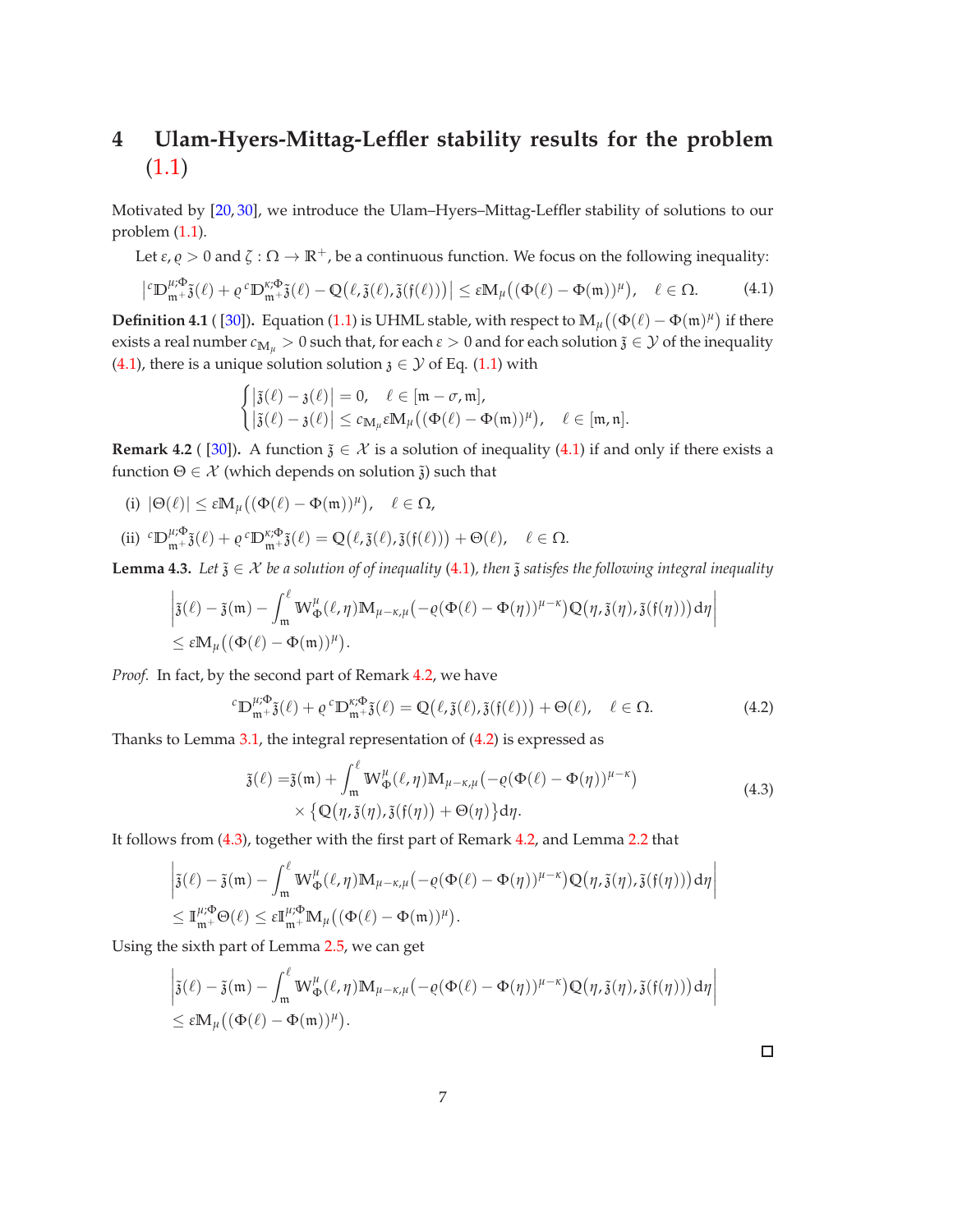Now, we discuss the UHML stability of solutions for the problem [\(1.1\)](#page-1-1).

<span id="page-7-1"></span>**Theorem 4.4.** *Under the assumptions of Theorem [3.2,](#page-5-0) the problem* [\(1.1\)](#page-1-1)*is UHML stable.*

*Proof.* Let  $\varepsilon > 0$  and let  $\tilde{\jmath} \in \mathcal{Y} \cap \mathcal{X}$  be a function which satisfies the inequality [\(4.1\)](#page-6-1), and denote the unique solution of equation [\(1.1\)](#page-1-1) by  $\chi \in \mathcal{Y} \cap \mathcal{X}$ , that is,

$$
\begin{cases} \n^{\iota}\mathbb{D}_{m+3}^{\mu,\Phi}(\ell)+\varrho \,^{\iota}\mathbb{D}_{m+3}^{\kappa,\Phi}(\ell)=\mathbb{Q}\big(\ell,\mathfrak{z}(\ell),\mathfrak{z}(\mathfrak{f}(\ell))\big),\ \ell\in[m,\mathfrak{n}],\\ \nmathfrak{z}(\ell)=\tilde{\mathfrak{z}}(\ell),\ \ell\in[m-\sigma,\mathfrak{m}].\n\end{cases}
$$

By Theorem [3.2,](#page-5-0) we have

$$
\mathfrak{z}(\ell)=\begin{cases} \tilde{\mathfrak{z}}(\mathfrak{m})+\int_{\mathfrak{m}}^{\ell}W_{\Phi}^{\mu}(\ell,\eta)M_{\mu-\kappa,\mu}\bigl(-\varrho(\Phi(\ell)-\Phi(\eta))^{\mu-\kappa}\bigr)\\ \qquad \qquad \times\bigl\{Q\bigl(\eta,\mathfrak{z}(\eta),\mathfrak{z}(\mathfrak{f}(\eta))\bigr)\bigr\}d\eta \qquad \qquad , \qquad \ell\in [\mathfrak{m},\mathfrak{n}],\\ \tilde{\mathfrak{z}}(\ell) \qquad \qquad , \qquad \ell\in [\mathfrak{m}-\sigma,\mathfrak{m}].\end{cases}
$$

Note that, when  $\ell \in [\mathfrak{m} - \sigma, \mathfrak{m}]$ , we have

<span id="page-7-0"></span>
$$
|\tilde{\mathfrak{z}}(\ell) - \mathfrak{z}(\ell)| = 0.
$$

On the other side, for each  $\ell \in [m, n]$  we obtain

$$
\begin{aligned} &|\tilde{\mathfrak{z}}(\ell)-\mathfrak{z}(\ell)|\leq \left|\tilde{\mathfrak{z}}(\ell)-\tilde{\mathfrak{z}}(\mathfrak{m})-\int_{\mathfrak{m}}^{\ell}W^{\mu}_{\Phi}(\ell,\eta)\mathbb{M}_{\mu-\kappa,\mu}\big(-\varrho(\Phi(\ell)-\Phi(\eta))^{\mu-\kappa}\big)Q\big(\eta,\tilde{\mathfrak{z}}(\eta),\tilde{\mathfrak{z}}(\mathfrak{f}(\eta))\big)d\eta\right|\\ &+\int_{\mathfrak{m}}^{\ell}W^{\mu}_{\Phi}(\ell,\eta)\mathbb{M}_{\mu-\kappa,\mu}\big(-\varrho(\Phi(\ell)-\Phi(\eta))^{\mu-\kappa}\big)\big|Q\big(\eta,\tilde{\mathfrak{z}}(\eta),\tilde{\mathfrak{z}}(\mathfrak{f}(\eta))\big)-Q\big(\eta,\mathfrak{z}(\eta),\mathfrak{z}(\mathfrak{f}(\eta))\big)\big|d\eta.\end{aligned}
$$

Using (H2) and Lemma [4.3,](#page-6-5) we can arrive at

$$
|\tilde{\mathfrak{z}}(\ell) - \mathfrak{z}(\ell)| \leq \varepsilon M_{\mu} \big( (\Phi(\ell) - \Phi(\mathfrak{m}))^{\mu} \big) + \mathbb{L}_{\mathbb{Q}} \int_{\mathfrak{m}}^{\ell} \frac{W_{\Phi}^{\mu}(\ell, \eta)}{\Gamma(\mu)} \big( |\tilde{\mathfrak{z}}(\eta) - \mathfrak{z}(\eta)| + |\tilde{\mathfrak{z}}(\mathfrak{f}(\eta)) - \mathfrak{z}(\mathfrak{f}(\eta))| \big) d\eta.
$$
\n(4.4)

Now, for each  $\mathfrak{b} \in C([m - \sigma, n], \mathbb{R}_+)$ , we defne an operator  $S : C([m - \sigma, n], \mathbb{R}_+) \to C([m - \sigma, n], \mathbb{R}_+)$ *σ*, n], **R**+) by

$$
\mathsf{S}\mathfrak{b}(\ell) = \begin{cases} \varepsilon \mathbb{M}_{\mu}((\Phi(\ell) - \Phi(\mathfrak{m}))^{\mu}) + \mathbb{L}_{\mathbb{Q}} \int_{\mathfrak{m}}^{\ell} \frac{\mathbb{W}_{\Phi}^{\mu}(\ell,\eta)}{\Gamma(\mu)} (\mathfrak{b}(\eta) + \mathfrak{b}(\mathfrak{f}(\eta))) d\eta, \ \ell \in [\mathfrak{m},\mathfrak{n}],\\ 0, \quad \ell \in [\mathfrak{m} - \sigma,\mathfrak{m}]. \end{cases} \tag{4.5}
$$

We prove that *S* is a Picard operator. Let  $\mathfrak{b}_1$ ,  $\mathfrak{b}_2 \in C([\mathfrak{m} - \sigma, \mathfrak{n}], \mathbb{R}_+)$ . Then,

$$
|\mathbb{S}\mathfrak{b}_2(\ell)-\mathbb{S}\mathfrak{b}_1(\ell)|=0,\ \ell\in[\mathfrak{m}-\sigma,\mathfrak{m}].
$$

Now, for any  $\ell \in [m, n]$ , it follows from (H1) and (H2) that

$$
|\mathsf{S}\mathfrak{b}_2(\ell)-\mathsf{S}\mathfrak{b}_1(\ell)|\leq \frac{2\mathbb{L}_{\mathbb{Q}}}{\beta}\left[\mathbb{M}_{\mu}\big(\beta(\Phi(\ell)-\Phi(\mathfrak{m}))^{\mu}\big)-1\right]\|\mathfrak{b}_2-\mathfrak{b}_1\|_{\mathcal{X},\mathfrak{B},\mu},
$$

which leads to

$$
\|S\mathfrak{b}_2-S\mathfrak{b}_1\|_{\mathcal{Y},\mathfrak{B},\mu}\leq \frac{2\mathbb{L}_{Q}}{\beta}\|\mathfrak{b}_2-\mathfrak{b}_1\|_{\mathcal{Y},\mathfrak{B},\mu}.
$$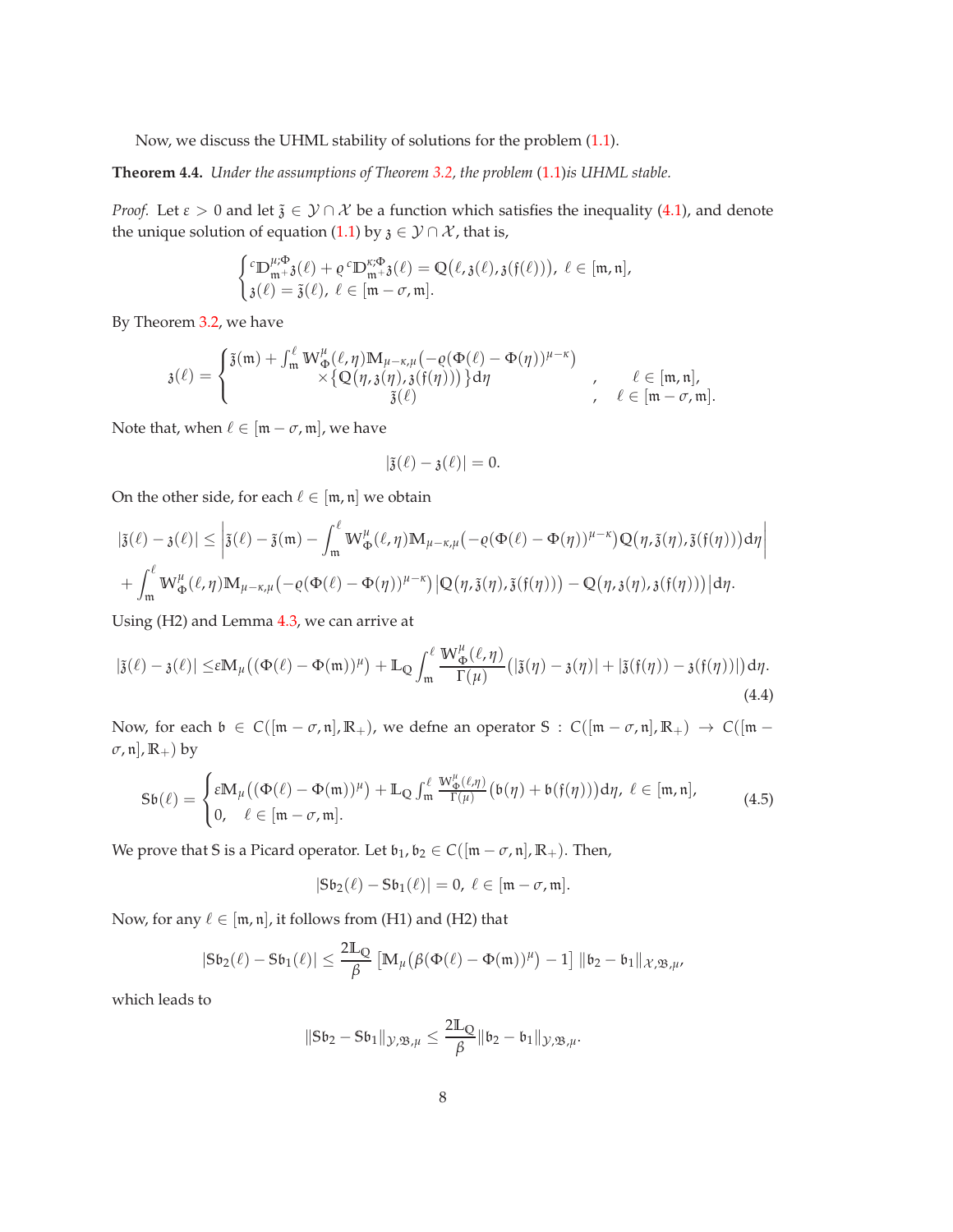Choosing  $\beta > 0$  such that  $\frac{2\mathbb{L}_Q}{\beta} < 1$ , we have that  $S$  is a contraction with respect to Bielecki's norm || ⋅ ||<sub>*y,*B,*µ*. According to Banach fxed point theorem, we deduce that *S* is a Picard operator and</sub>  $\mathbb{F}_{S} = \{\mathfrak{b}^*\}.$  Thus

<span id="page-8-0"></span>
$$
\mathfrak{b}^*(\ell) = \varepsilon \mathbb{M}_{\mu}\big((\Phi(\ell)-\Phi(\mathfrak{m}))^{\mu}\big) + \mathbb{L}_{\mathbb{Q}} \int_{\mathfrak{m}}^{\ell} \frac{\mathbb{W}_{\Phi}^{\mu}(\ell,\eta)}{\Gamma(\mu)} \big(\mathfrak{b}^*(\eta) + \mathfrak{b}^*(\mathfrak{f}(\eta))\big) d\eta, \ \ell \in [\mathfrak{m},\mathfrak{n}]. \tag{4.6}
$$

Next, we show that  $\mathfrak{b}^*$  is increasing. For this end, let Let any  $\ell_1, \ell_2 \in [\mathfrak{m} - \sigma, \mathfrak{n}]$ . If  $\ell_1, \ell_2 \in$  $[m - \sigma, m]$  with  $\ell_1 < \ell_2$ , then  $\mathfrak{b}^*(\ell_2) - \mathfrak{b}^*(\ell_1) = 0$ , and if  $\ell_1, \ell_2 \in [m, n]$  provided that  $\ell_1 < \ell_2$ . Denote  $\nu = \min_{\eta \in [\mathfrak{m}, \mathfrak{n}]} (\mathfrak{b}^*(\eta) + \mathfrak{b}^*(\mathfrak{f}(\eta)))$ . Then,

$$
b^{*}(\ell_{2}) - b^{*}(\ell_{1}) = \varepsilon \left( M_{\mu} \left( (\Phi(\ell_{2}) - \Phi(\mathfrak{m}))^{\mu} \right) - M_{\mu} \left( (\Phi(\ell_{1}) - \Phi(\mathfrak{m}))^{\mu} \right) \right) + L_{Q} \int_{\mathfrak{m}}^{\ell_{1}} \frac{W_{\Phi}^{\mu}(\ell_{2}, \eta) - W_{\Phi}^{\mu}(\ell_{1}, \eta)}{\Gamma(\mu)} \left( b^{*}(\eta) + b^{*}(\mathfrak{f}(\eta)) \right) d\eta + L_{Q} \int_{\ell_{1}}^{\ell_{2}} \frac{W_{\Phi}^{\mu}(\ell_{2}, \eta)}{\Gamma(\mu)} \left( b^{*}(\eta) + b^{*}(\mathfrak{f}(\eta)) \right) d\eta \geq \varepsilon \left( M_{\mu} \left( (\Phi(\ell_{2}) - \Phi(\mathfrak{m}))^{\mu} \right) - M_{\mu} \left( (\Phi(\ell_{1}) - \Phi(\mathfrak{m}))^{\mu} \right) \right) + \frac{\nu L_{Q}}{\Gamma(\mu + 1)} \left( (\Phi(\ell_{2}) - \Phi(\mathfrak{m}))^{\mu} - (\Phi(\ell_{1}) - \Phi(\mathfrak{m}))^{\mu} \right) > 0.
$$

This means that  $\mathfrak{b}^*$  is increasing. Keeping in mind (H1) we arrive to  $\mathfrak{b}^*(\mathfrak{f}(\ell)) \leq \mathfrak{b}^*(\ell)$ ,  $\ell \in [\mathfrak{m}, \mathfrak{n}]$ . Therefore, Eq. [\(4.6\)](#page-8-0) reduces to

$$
\mathfrak{b}^*(\ell)\leq \epsilon \mathbb{M}_\mu\big((\Phi(\ell)-\Phi(\mathfrak{m}))^\mu\big)+\frac{2\mathbb{L}_{\mathbb{Q}}}{\Gamma(\mu)}\int_{\mathfrak{m}}^\ell W_\Phi^\mu(\ell,\eta)\mathfrak{b}^*(\eta)d\eta, \ \ell\in [\mathfrak{m},\mathfrak{n}].
$$

Applying Corollary [2.12](#page-3-2) (the Φ-fractional Gronwall's inequality Eq. [\(2.4\)](#page-3-3)), to above inequality with  $c_1(\ell) = b^*(\ell)$ ,  $c_2(\ell) = \varepsilon M_\mu((\Phi(\ell) - \Phi(\mathfrak{m}))^\mu)$  and  $c_3(\ell) = \frac{2\mathbb{L}_0}{\Gamma(\mu)}$ . Since  $c_2(\ell)$  is nondecreasing function on Ω, we conclude that

$$
\begin{split} \mathfrak{b}^*(\ell) &\leq \varepsilon \mathbb{M}_{\mu} \left( 2\mathbb{L}_{\mathbb{Q}} (\Phi(\ell) - \Phi(\mathfrak{m}))^{\mu} \right) \mathbb{M}_{\mu} \left( (\Phi(\ell) - \Phi(\mathfrak{m}))^{\mu} \right) \\ &\leq \varepsilon \mathbb{M}_{\mu} \left( 2\mathbb{L}_{\mathbb{Q}} (\Phi(\mathfrak{n}) - \Phi(\mathfrak{m}))^{\mu} \right) \mathbb{M}_{\mu} \left( (\Phi(\ell) - \Phi(\mathfrak{m}))^{\mu} \right) \\ &= c_{\mathbb{M}_{\mu}} \varepsilon \mathbb{M}_{\mu} \left( (\Phi(\ell) - \Phi(\mathfrak{m}))^{\mu} \right), \quad \ell \in \Omega, \end{split} \tag{4.7}
$$

where  $c_{\mathbf{M}_\mu} = \mathbb{M}_\mu \left( 2\mathbb{L}_{\mathbb{Q}}(\Phi(\mathfrak{n}) - \Phi(\mathfrak{m}))^\mu \right).$ 

In particular, if  $\mathfrak{b} = |\tilde{\mathfrak{z}} - \mathfrak{z}|$ , from [\(4.4\)](#page-7-0),  $\mathfrak{b}(\ell) \leq \mathfrak{sb}(\ell)$  and applying the abstract Gronwall lemma (Lemma [2.14\)](#page-3-4) we obtain  $\mathfrak{b}(\ell) \leq \mathfrak{b}^*(\ell)$ , where S is an increasing Picard operator. Combining this fact with [\(4.7\)](#page-8-1), it yelds that

$$
\begin{cases} \left|\tilde{\mathfrak{z}}(\ell)-\mathfrak{z}(\ell)\right|=0, & \ell\in[\mathfrak{m}-\sigma,\mathfrak{m}],\\ \left|\tilde{\mathfrak{z}}(\ell)-\mathfrak{z}(\ell)\right|\leq c_{\mathbb{M}_{\mu}}\varepsilon\mathbb{M}_{\mu}\big((\Phi(\ell)-\Phi(\mathfrak{m}))^{\mu}\big), & \ell\in[\mathfrak{m},\mathfrak{n}]. \end{cases}
$$

Thus, the problem [\(1.1\)](#page-1-1) is UHML stable.

<span id="page-8-1"></span>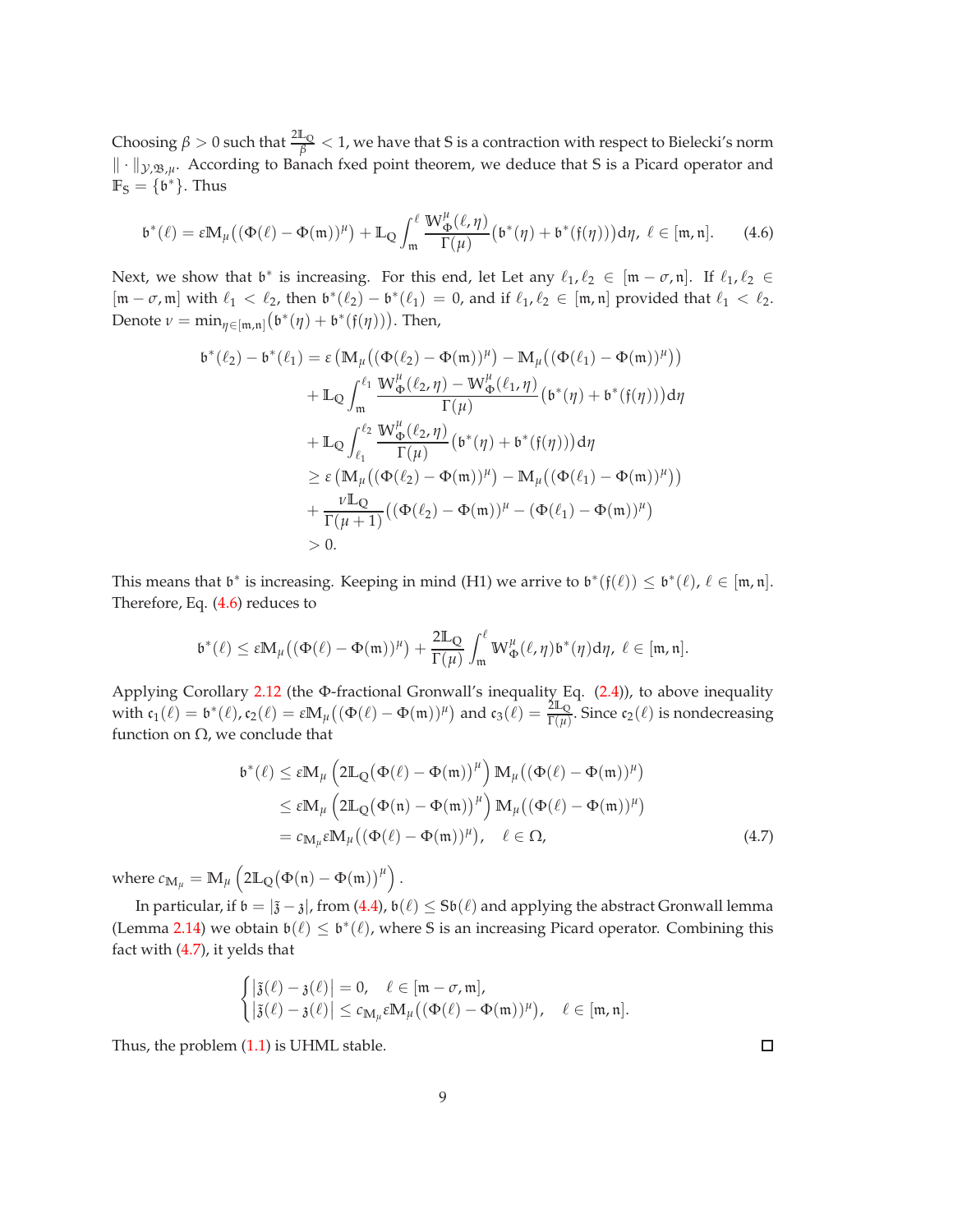### <span id="page-9-9"></span>**5 An Example**

In this fragment, we present an example where we apply both of Theorems [3.2](#page-5-0) and [4.4](#page-7-1) to some particular cases.

**Example 5.1.** Let us consider problem  $(1.1)$  with specific data:

<span id="page-9-13"></span><span id="page-9-12"></span>
$$
\mu = 0.5, \ \kappa = 0.45, \ \varrho = 1, \ \mathfrak{f}(\ell) = \ell - \sigma. \tag{5.1}
$$

In order to illustrate Theorems [3.2](#page-5-0) and [4.4,](#page-7-1) we take

$$
\mathbb{Q}(\ell, \mathfrak{z}(\ell), \mathfrak{z}(\mathfrak{f}(\ell))) = \frac{\sin \ell}{2} \left( \mathfrak{z}(\ell) + \sqrt{1 + \mathfrak{z}^2(\ell)} \right) + \sin(\mathfrak{z}(\ell - \sigma)), \tag{5.2}
$$

in [\(1.1\)](#page-1-1). Obviously, the hypotheses ( H1) and (H2) hold with  $\mathbb{L}_{\mathbb{O}} = 1$ . It follows from Theorem [3.2](#page-5-0) that the problem [\(1.1\)](#page-1-1) with the data [\(5.1\)](#page-9-12) and [\(5.2\)](#page-9-13) has a unique solution in  $C([m - \sigma, n], \mathbb{R}) \cap$ *C*([m, n], **R**). Also, by Theorem [4.4](#page-7-1) the corresponding problem is UHML stable.

**Remark 5.2.** It is worth noting that in the previous example *β* can be determined according to the assumptions of Theorem [3.2.](#page-5-0) for example, we can choose  $\beta = \mathbb{L}_0 + 1$ .

### <span id="page-9-2"></span>**References**

- [1] R. Almeida, A Caputo fractional derivative of a function with respect to another function, Commun. Nonlinear Sci. Numer. Simul. **44** (2017), 460–481.
- <span id="page-9-3"></span>[2] R. Almeida, Fractional differential equations with mixed boundary conditions, Bull. Malays. Math. Sci. Soc. **42** (2019), no. 4, 1687–1697.
- <span id="page-9-4"></span>[3] R. Almeida, Functional differential equations involving the *ψ*-Caputo fractional derivative. Fractal and Fractional, **4**(2), (2020).
- <span id="page-9-10"></span>[4] R. Gorenflo, A.A. Kilbas, F. Mainardi, S. V. Rogosin, *Mittag-Leffler functions, related topics and applications*, Springer Monographs in Mathematics, Springer, Heidelberg, 2014.
- <span id="page-9-0"></span>[5] R. Hilfer, *Applications of fractional calculus in physics*, World Scientific Publishing Co., Inc., River Edge, NJ, 2000.
- <span id="page-9-11"></span>[6] F. Jarad and T. Abdeljawad, Generalized fractional derivatives and Laplace transform, Discrete Contin. Dyn. Syst. Ser. S **13** (2020), no. 3, 709–722.
- <span id="page-9-5"></span>[7] J. P. Kharade and K. D. Kucche, On the impulsive implicit Ψ-Hilfer fractional differential equations with delay, Math. Methods Appl. Sci. **43** (2020), no. 4, 1938–1952.
- <span id="page-9-1"></span>[8] A. A. Kilbas, H. M. Srivastava and J. J. Trujillo, *Theory and applications of fractional differential equations*, North-Holland Mathematics Studies, 204, Elsevier Science B.V., Amsterdam, 2006.
- <span id="page-9-6"></span>[9] K. D. Kucche, A. D. Mali and J. V. C. Sousa, On the nonlinear Ψ-Hilfer fractional differential equations, Comput. Appl. Math. **38** (2019), no. 2, Paper No. 73, 25 pp.
- [10] K. D. Kucche, A. D. Mali, Initial time difference quasilinearization method for fractional differential equations involving generalized Hilfer fractional derivative, Comput. Appl. Math. **39** (2020), no. 1, Paper No. 31, 33 pp.
- <span id="page-9-7"></span>[11] K. D. Kucche and J. P. Kharade, Analysis of impulsive *ϕ*-Hilfer fractional differential equations, Mediterr. J. Math. **17** (2020), no. 5, Paper No. 163, 23 pp.
- <span id="page-9-8"></span>[12] K. Liu, M. Fečkan, J. Wang, Hyers-Ulam Stability and Existence of Solutions to the Generalized Liouville–Caputo Fractional Differential Equations, Symmetry, 2(6), 955, 2020